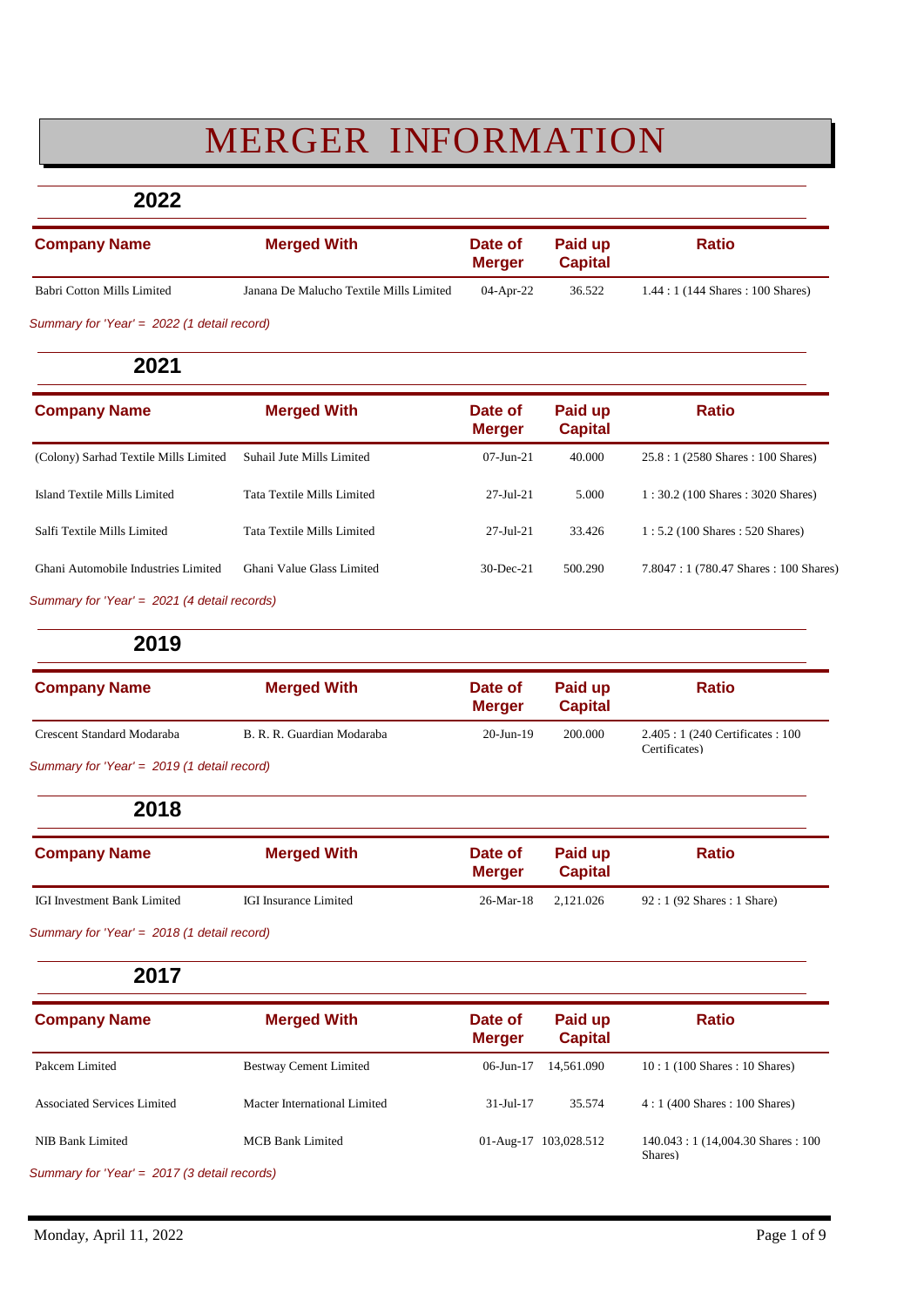| <b>Company Name</b>                       | <b>Merged With</b>            | Date of<br><b>Merger</b> | Paid up<br><b>Capital</b> | <b>Ratio</b>                                     |
|-------------------------------------------|-------------------------------|--------------------------|---------------------------|--------------------------------------------------|
| <b>Standard Chartered Leasing Limited</b> | Orix Leasing Pakistan Limited | 04-Aug-16                | 978.335                   | $6.42:1(642 \text{ shares}: 100 \text{ shares})$ |

*Summary for 'Year' = 2016 (1 detail record)*

| <b>Merged With</b><br>BankIslami Pakistan Limited | Date of<br><b>Merger</b><br>$11-May-15$ | Paid up<br><b>Capital</b><br>19,508.616 | <b>Ratio</b>                            |
|---------------------------------------------------|-----------------------------------------|-----------------------------------------|-----------------------------------------|
|                                                   |                                         |                                         |                                         |
|                                                   |                                         |                                         |                                         |
| Ghani Global Glass Limited                        | $26$ -May-15                            | 40.000                                  | $1: 0.5$ (100 Shares: 50 Shares)        |
| Gadoon Textile Mills Limited                      | $04$ -Dec-15                            | 61.875                                  | $1: 0.7422$ (100 shares : 74.22 shares) |
|                                                   |                                         |                                         |                                         |

| 2014                 |                              |                          |                           |                                                         |
|----------------------|------------------------------|--------------------------|---------------------------|---------------------------------------------------------|
| <b>Company Name</b>  | <b>Merged With</b>           | Date of<br><b>Merger</b> | Paid up<br><b>Capital</b> | <b>Ratio</b>                                            |
| Colony Mills Limited | Colony Textile Mills Limited | $28-May-14$              | 2,441.763                 | $1: 0.7916 (100 \text{ shares} : 79.16 \text{ shares})$ |

*Summary for 'Year' = 2014 (1 detail record)*

```
2013
```

| <b>Company Name</b>                         | <b>Merged With</b>             | Date of<br>Meraer | Paid up<br><b>Capital</b> | <b>Ratio</b>                       |  |
|---------------------------------------------|--------------------------------|-------------------|---------------------------|------------------------------------|--|
| Mustehkam Cement Limited                    | Bestway Cement Company Limited | 26-Dec-13         | 1.292.609                 | $1: 0.66$ (100 shares : 66 Shares) |  |
| Summary for 'Year' = 2013 (1 detail record) |                                |                   |                           |                                    |  |

**2012**

| <b>Company Name</b>        | <b>Merged With</b>             | Date of<br>Meraer | Paid up<br><b>Capital</b> | <b>Ratio</b>                                  |
|----------------------------|--------------------------------|-------------------|---------------------------|-----------------------------------------------|
| Azam Textile Mills Limited | Saritow Spinning Mills Limited | $21$ -Feb-12      | 132.750                   | 1.24788 : 1 (124.788 Shares : 100)<br>Shares) |

*Summary for 'Year' = 2012 (1 detail record)*

| 2011                               |                            |                          |                           |                                              |
|------------------------------------|----------------------------|--------------------------|---------------------------|----------------------------------------------|
| <b>Company Name</b>                | <b>Merged With</b>         | Date of<br><b>Merger</b> | Paid up<br><b>Capital</b> | <b>Ratio</b>                                 |
| The Royal Bank of Scotland Limited | <b>Faysal Bank Limited</b> | $03$ -Jan-11             | 17.179.814                | $6:1(600 \text{ shares}:100 \text{ shares})$ |
| Atlas Bank Limited                 | Summit Bank Limited        | $11 - Jan - 11$          | 5.001.466                 | $1: 0.45$ (100 Shares : 45 Shares)           |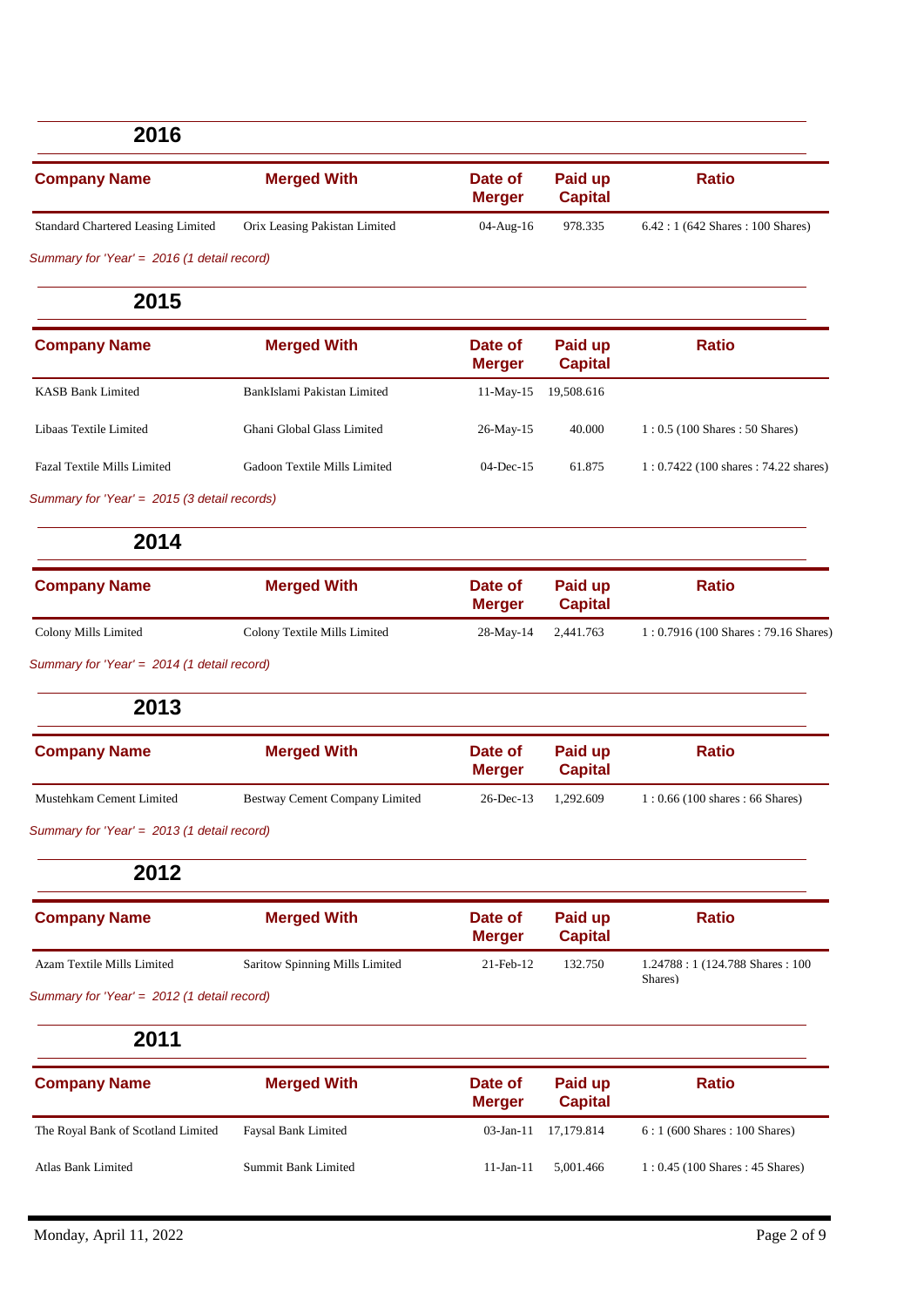*Summary for 'Year' = 2011 (3 detail records)*

**2010**

| <b>Company Name</b>                  | <b>Merged With</b>                            | Date of<br><b>Merger</b> | Paid up<br><b>Capital</b> | <b>Ratio</b>                                     |
|--------------------------------------|-----------------------------------------------|--------------------------|---------------------------|--------------------------------------------------|
| Al-Zamin Leasing Corporation Limited | <b>Invest Capital Investment Bank Limited</b> | $11 - Jan - 10$          | 496.071                   | $1: 2.40$ (100 Shares : 240 Shares)              |
| Al-Zamin Leasing Modaraba            | <b>Invest Capital Investment Bank Limited</b> | $11$ -Jan- $10$          | 308.721                   | $1:2.60(100 \text{ shares}: 260 \text{ shares})$ |
| Askari Leasing Limited               | Askari Bank Limited                           | $10-Mar-10$              | 517.402                   | $1.83:1(183 \text{ shares}: 100 \text{ shares})$ |
| Shaheen Cotton Mills Limited         | Shahzad Textile Mills Limited                 | $02$ -Aug- $10$          | 147.294                   | $1: 0.30(100 \text{ Shaes}: 30 \text{ Shares})$  |

*Summary for 'Year' = 2010 (4 detail records)*

#### **2009**

| <b>Company Name</b>                                | <b>Merged With</b>            | Date of         | Paid up        | <b>Ratio</b>                                    |
|----------------------------------------------------|-------------------------------|-----------------|----------------|-------------------------------------------------|
|                                                    |                               | <b>Merger</b>   | <b>Capital</b> |                                                 |
| International Multi Leasing<br>Corporation Limited | Al-Zamin Leasing Modaraba     | $19$ -Jan- $09$ | 54,000         | $1:1(100 \text{ shares}:100 \text{ shares})$    |
| Network Leasing Corporation Limited                | <b>KASB Bank Limited</b>      | 17-Feb-09       | 175.000        | $500:1(500 \text{ shares}:1 \text{Share})$      |
| <b>Automotive Battery Company Limited</b>          | Exide Pakistan Limited        | 04-May-09       | 52.648         | $9:1(900 \text{ shares}: 100 \text{ shares})$   |
| Orix Investment Bank Limited                       | Orix Leasing Pakistan Limited | 28-Oct-09       | 1.089.000      | $43:1(4300 \text{ shares}: 100 \text{ shares})$ |
|                                                    |                               |                 |                |                                                 |

*Summary for 'Year' = 2009 (4 detail records)*

### **2008**

| <b>Company Name</b>                                   | <b>Merged With</b>                   | Date of<br><b>Merger</b> | Paid up<br><b>Capital</b> | <b>Ratio</b>                                     |
|-------------------------------------------------------|--------------------------------------|--------------------------|---------------------------|--------------------------------------------------|
| Pakistan Industrial Credit &<br>Investment Corp. Ltd. | NIB Bank Limited                     | $01$ -Jan- $08$          | 4.152.720                 | $1:3.18(100 \text{ shares}:318 \text{ shares})$  |
| <b>PICIC Commercial Bank Limited</b>                  | NIB Bank Limited                     | $01$ -Jan-08             | 2.734.875                 | $1:2.27(100 \text{ shares}:227 \text{ shares})$  |
| Universal Leasing Corporation Limited                 | Al-Zamin Leasing Corporation Limited | $06 - Jun - 08$          | 210,000                   | $2.44:1(244 \text{ shares}: 100 \text{ shares})$ |
| Pakistan Slag Cement Industries<br>Limited            | Zeal Pak Cement Factory Limited      | $11 - Jun - 08$          | 64.000                    | $5:1(500 \text{ shares}: 100 \text{ shares})$    |
| Summary for 'Year' = 2008 (4 detail records)          |                                      |                          |                           |                                                  |

**2007**

| <b>Company Name</b>                              | <b>Merged With</b>                 | Date of<br><b>Merger</b> | Paid up<br><b>Capital</b> | <b>Ratio</b>                                    |
|--------------------------------------------------|------------------------------------|--------------------------|---------------------------|-------------------------------------------------|
| Guardian Modaraba                                | B. R. R. International Modaraba    | $25-May-07$              | 244.695                   | $1:1.22(100 \text{ shares}:122 \text{ shares})$ |
| <b>Crescent Standard Investment Bank</b><br>Ltd. | Innovative Housing Finance Limited | 20-Jul-07                | 1.257.610                 | $1:0.005(200 \text{ shares}:1 \text{Share})$    |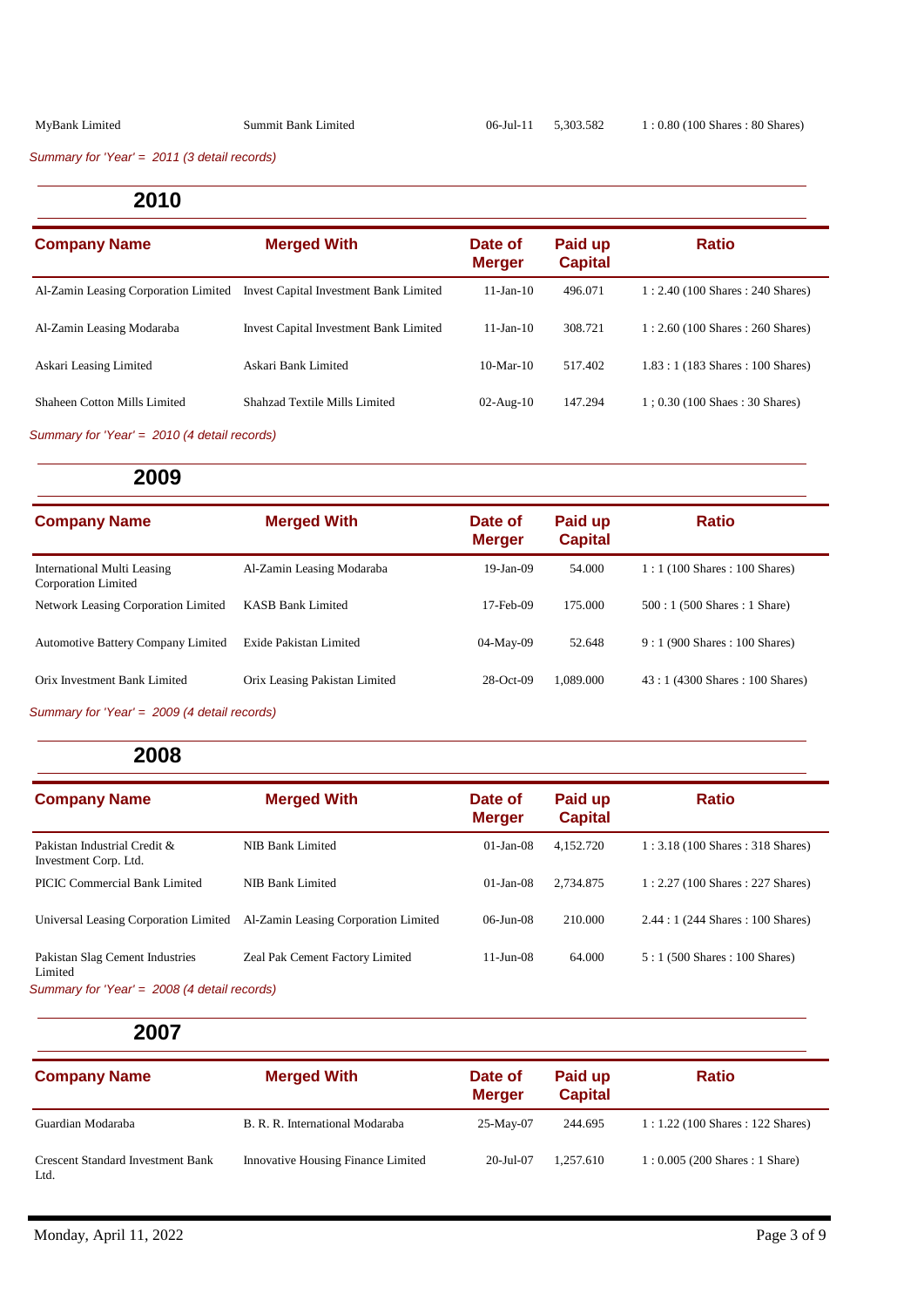| Dewan Hattar Cement Limited                             | Dewan Cement Limited             | $22$ -Oct-07 | 2.565.000 | $1: 0.75$ (100 Shares : 75 Shares)               |
|---------------------------------------------------------|----------------------------------|--------------|-----------|--------------------------------------------------|
| Suzuki Motorcycles Pakistan Limited                     | Pak Suzuki Motor Company Limited | $29-Oct-07$  | 438.989   | $21:1(2,100 \text{ shares}: 100 \text{ shares})$ |
| International Housing Finance Limited KASB Bank Limited |                                  | $22-Nov-07$  | 450.000   | $1:1.30(100 \text{ shares}:130 \text{ shares})$  |
| Summary for 'Year' = 2007 (5 detail records)            |                                  |              |           |                                                  |

| <b>Company Name</b>                 | <b>Merged With</b>                      | Date of<br><b>Merger</b> | Paid up<br><b>Capital</b> | <b>Ratio</b>                                        |
|-------------------------------------|-----------------------------------------|--------------------------|---------------------------|-----------------------------------------------------|
| Second Tri Star Modaraba            | First Tri Star Modaraba                 | $10-Apr-06$              | 128.700                   | 1.817: 1 (181.7 Shares: 100 Shares)                 |
| <b>ABAMCO</b> Capital Fund          | <b>UTP Growth Fund</b>                  | 06-Jun-06                | 2,029.420                 | $0.898072:1(89.8072 \text{ shares}: 100$<br>Shares) |
| <b>ABAMCO</b> Growth Fund           | <b>UTP Growth Fund</b>                  | 06-Jun-06                | 275.625                   | 1.845001:1 (184.5001 Shares: 100)<br>Shares)        |
| <b>ABAMCO Stock Market Fund</b>     | <b>UTP Growth Fund</b>                  | 06-Jun-06                | 875.000                   | 0.970229:1 (97.0229 Shares: 100<br>Shares)          |
| WORLDCALL Communication Ltd.        | <b>WORLDCALL Telecom Limited</b>        | 09-Jun-06                | 1,831.702                 | $1:1.42(100 \text{ shares}:142 \text{ shares})$     |
| <b>WORLDCALL Broadband Limited</b>  | <b>WORLDCALL Telecom Limited</b>        | 09-Jun-06                | 1,500.000                 | $1:1.09(100 \text{ shares}:109 \text{ shares})$     |
| WORLDCALL Multimedia Limited        | <b>WORLDCALL Telecom Limited</b>        | 09-Jun-06                | 530.000                   | $1:1.27(100 \text{ shares}:127 \text{ shares})$     |
| Modaraba Al - Tijarah               | Modaraba Al - Mali                      | $11-Jul-06$              | 75.778                    | 91 Certificates : 2 Certificates                    |
| Atlas Investment Bank Limited       | <b>Atlas Bank Limited</b>               | 26-Jul-06                | 506.024                   | $1:3.14(100 \text{ shares}:314 \text{ shares})$     |
| Pakistan Papersack Corporation Ltd. | Thal Limited                            | 04-Aug-06                | 68.993                    | $3.07:1(307 \text{ shares}:100 \text{ shares})$     |
| First Allied Bank Modaraba          | <b>Allied Bank Limited</b>              | 25-Aug-06                | 350.000                   | $1: 0.24$ (100 Shares: 24 Shares)                   |
| Colony Textile Mills Limited        | Colony Mills Limited                    | $28-Aug-06$              | 250.000                   | 1: 9.50 (100 Shares: 950 Shares)                    |
| <b>Union Bank Limited</b>           | Standard Chartered Bank (Pakistan) Ltd. | 29-Dec-06                | 3,387.505                 | $1:2.50(100 \text{ shares}: 250 \text{ shares})$    |
| Jahangir Siddiqui Inv. Bank Ltd.    | JS Bank Limited                         | 30-Dec-06                | 853.125                   | 1:3.24 (100 Shares: 324 Shares)                     |

*Summary for 'Year' = 2006 (14 detail records)*

**2005**

| <b>Company Name</b>                | <b>Merged With</b>                        | Date of<br><b>Merger</b> | Paid up<br><b>Capital</b> | <b>Ratio</b>                                                     |
|------------------------------------|-------------------------------------------|--------------------------|---------------------------|------------------------------------------------------------------|
| First National Modaraba            | First Paramount Modaraba                  | $09-Jan-05$              | 51.800                    | $12:1(1200 \text{ shares}: 100 \text{ shares})$                  |
| Umer Fabrics Limited               | Nishat (Chunian) Ltd. & Nishat Mills Ltd. | $20 - Jan - 05$          | 240.052                   | $1:0.051 \& 0.949$ (100 Shares : 5.1)<br>Shares $& 94.9$ Shares) |
| Ibrahim Leasing Limited            | Allied Bank Limited                       | $31-May-05$              | 251.350                   | $1: 0.73$ (100 Shares: 73 Shares)                                |
| <b>Yusuf Textile Mills Limited</b> | Indus Dyeing & Manufacturing Co. Ltd.     | $23-Dec-05$              | 64.564                    | $1.22:1(122 \text{ shares}: 100 \text{ shares})$                 |

*Summary for 'Year' = 2005 (4 detail records)*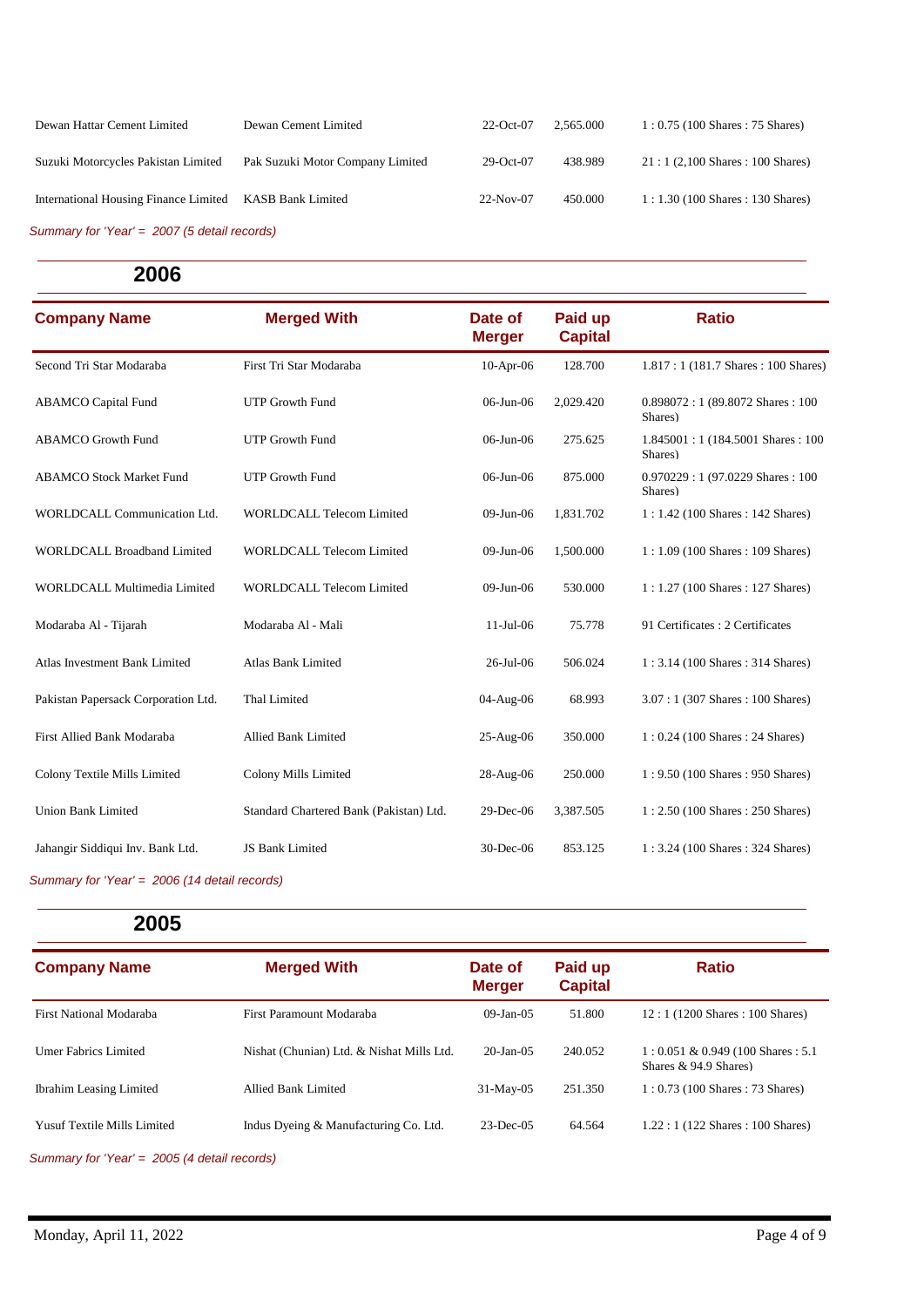| <b>Company Name</b>                  | <b>Merged With</b>                   | Date of<br><b>Merger</b> | Paid up<br><b>Capital</b> | <b>Ratio</b>                                           |
|--------------------------------------|--------------------------------------|--------------------------|---------------------------|--------------------------------------------------------|
| Kohinoor Genertek Limited            | Kohinoor Weaving Mills Limited       | 13-Jan-04                | 163.000                   | 3.569: 1 (357 Shares: 100 Shares)                      |
| Twenty Fifth (25) ICP Mutual Fund    | <b>ABAMCO Stock Market Fund</b>      | 07-Feb-04                | 400.000                   | 1: 0.909 (100 Shares: 90.9 Shares)                     |
| Twenty Third (23) ICP Mutual Fund    | <b>ABAMCO Stock Market Fund</b>      | 07-Feb-04                | 200.000                   | 1:0.466 (100 Shares: 46.6 Shares)                      |
| Twenty First (21) ICP Mutual Fund    | <b>ABAMCO Stock Market Fund</b>      | 07-Feb-04                | 100.000                   | $1: 0.432$ (100 Shares: 43.2 Shares)                   |
| <b>KASB</b> Leasing Limited          | <b>KASB Bank Limited</b>             | 10-Mar-04                | 200.000                   | $1:1.05(100 \text{ shares}:105 \text{ shares})$        |
| First (1) ICP Mutual Fund            | <b>ABAMCO</b> Capital Fund           | 13-Mar-04                | 125.000                   | 1:1.013 (100 Shares: 101.3 Shares)                     |
| Nineteenth (19) ICP Mutual Fund      | <b>ABAMCO</b> Capital Fund           | 13-Mar-04                | 122.500                   | 1: 1.303 (100 Shares: 130.3 Shares)                    |
| Eight (8) ICP Mutual Fund            | <b>ABAMCO</b> Capital Fund           | 13-Mar-04                | 126.250                   | 1: 1.303 (100 Shares: 130.3 Shares)                    |
| Third (3) ICP Mutual Fund            | <b>ABAMCO</b> Capital Fund           | 13-Mar-04                | 122.500                   | 1: 1.243 (100 Shares: 124.3 Shares)                    |
| Twentyeth (20) ICP Mutual Fund       | <b>ABAMCO</b> Capital Fund           | 13-Mar-04                | 122.500                   | $1:1.261(100 \text{ shares}:126.1 \text{ shares})$     |
| Eleventh (11) ICP Mutual Fund        | <b>ABAMCO</b> Capital Fund           | 13-Mar-04                | 123.750                   | 1: 1.341 (100 Shares: 134.1 Shares)                    |
| Twelefth (12) ICP Mutual Fund        | <b>ABAMCO</b> Capital Fund           | 13-Mar-04                | 123.750                   | $1:1.097(100 \text{ shares}:109.7 \text{ shares})$     |
| Fifteenth (15) ICP Mutual Fund       | <b>ABAMCO</b> Capital Fund           | 13-Mar-04                | 121.250                   | 1:1.110 (100 Shares: 111 Shares)                       |
| <b>Trust Investment Bank Limited</b> | <b>Trust Commercial Bank Limited</b> | 30-Apr-04                | 469.418                   | $1:1.084(100 \text{ shares}:108.4 \text{ shares})$     |
| Fidelity Investment Bank Limited     | <b>Trust Commercial Bank Limited</b> | 30-Apr-04                | 345.000                   | 1: 1.198 (100 Shares: 119.8 Shares)                    |
| First General Leasing Modaraba       | First Dawood Investment Bank Limited | 12-May-04                | 56.250                    | $1:0.062(100 \text{ shares}:6.2 \text{ shares})$       |
| Industrial Capital Modaraba          | First Dawood Investment Bank Limited | 12-May-04                | 94.875                    | $1: 0.013$ (100 Shares: 1.3 Shares)                    |
| Twenty Fourth (24) ICP Mutual Fund   | PICIC Investment Fund                | 07-Jun-04                | 800.000                   | $1: 0.552 (100 \text{ shares} : 55.2 \text{ shares})$  |
| Twenty Second (22) ICP Mutual Fund   | PICIC Investment Fund                | 07-Jun-04                | 460.000                   | $1: 0.794 (100 \text{ shares} : 79.4 \text{ shares})$  |
| Thirteenth (13) ICP Mutual Fund      | PICIC Investment Fund                | 07-Jun-04                | 143.750                   | $1: 2.714 (100 \text{ shares} : 271.4 \text{ shares})$ |
| Eighteenth (18) ICP Mutual Fund      | PICIC Investment Fund                | 07-Jun-04                | 143.750                   | $1:0.872(100 \text{ shares}: 87.2 \text{ shares})$     |
| Seventeenth (17) ICP Mutual Fund     | PICIC Investment Fund                | 07-Jun-04                | 143.750                   | $1:1.048(100 \text{ shares}: 104.8 \text{ shares})$    |
| Sixteenth (16) ICP Mutual Fund       | PICIC Investment Fund                | 07-Jun-04                | 143.750                   | 1:0.811 (100 Shares: 81.1 Shares)                      |
| Fourteenth (14) ICP Mutual Fund      | PICIC Investment Fund                | 07-Jun-04                | 143.750                   | $1:0.981(100 \text{ shares}:98.1 \text{ shares})$      |
| Tenth (10) ICP Mutual Fund           | PICIC Investment Fund                | 07-Jun-04                | 143.750                   | $1:1.320(100 \text{ shares}:132 \text{ shares})$       |
| Nineth (9) ICP Mutual Fund           | PICIC Investment Fund                | 07-Jun-04                | 143.750                   | $1:1.494(100 \text{ shares}:149.4 \text{ shares})$     |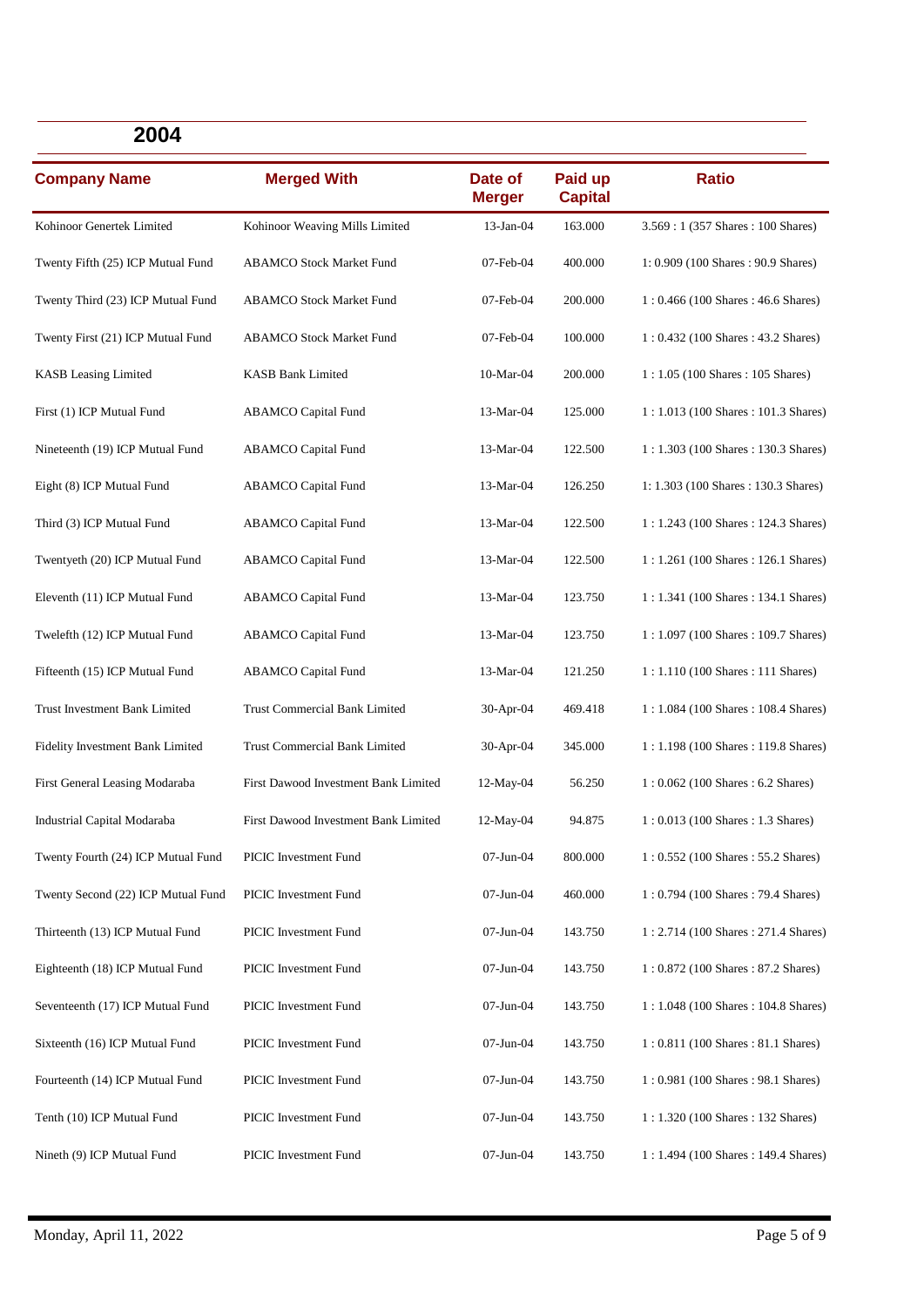| Seventh (7) ICP Mutual Fund              | <b>PICIC</b> Investment Fund            | $07$ -Jun- $04$ | 143.750   | $1:1.050(100 \text{ shares}: 105 \text{ shares})$  |
|------------------------------------------|-----------------------------------------|-----------------|-----------|----------------------------------------------------|
| Sixth (6) ICP Mutual Fund                | <b>PICIC</b> Investment Fund            | 07-Jun-04       | 143.750   | $1:1.912(100 \text{ shares}:191.2 \text{ shares})$ |
| Fifth (5) ICP Mutual Fund                | <b>PICIC</b> Investment Fund            | $07$ -Jun- $04$ | 143.750   | $1:1.020(100 \text{ shares}:102 \text{ shares})$   |
| Second (2) ICP Mutual Fund               | <b>PICIC</b> Investment Fund            | $07$ -Jun- $04$ | 143.750   | $1:0.927(100 \text{ shares}:92.7 \text{ shares})$  |
| First Leasing Corporation Limited        | First Standard Investment Bank Limited  | $18$ -Jun-04    | 272.783   | 3.268 : 1 (326.8 Shares : 100 Shares)              |
| Pacific Leasing Company Limited          | First Standard Investment Bank Limited  | $18$ -Jun-04    | 200.000   | $0.555:1(55.5 \text{ shares}: 100 \text{ shares})$ |
| Paramount Leasing Limited                | First Standard Investment Bank Limited  | $18$ -Jun- $04$ | 250,000   | $0.513:1(51.3 \text{ shares}: 100 \text{ shares})$ |
| Dilon Limited                            | Dawood Lawrencepur Limited              | $29$ -Jun-04    | 23.595    | $1: 0.85$ (100 Shares: 85 Shares)                  |
| Lawrencepur Woollen & Tex. Mills<br>Ltd. | Dawood Lawrencepur Limited              | $29$ -Jun-04    | 50.222    | $1:0.92(100 \text{ shares}:92 \text{ shares})$     |
| Burewala Textile Mills Limited           | Dawood Lawrencepur Limited              | 29-Jun-04       | 73.074    | $1:1.17(100 \text{ shares}:117 \text{ shares})$    |
| Ghandhara Nissan Diesel Limited          | Ghandhara Nissan Limited                | $09-Oct-04$     | 155.358   | $1:2.50(100 \text{ shares}: 250 \text{ shares})$   |
| <b>Trust Commercial Bank Limited</b>     | <b>Crescent Commercial Bank Limited</b> | 18-Oct-04       | 1,000.000 | $1: 0.74$ (100 Shares: 74 Shares)                  |
| First Hajveri Modaraba                   | First Fidelity Leasing Modaraba         | $01$ -Dec-04    | 205.320   | 3.552 : 1 (355.2 Shares : 100 Shares)              |
|                                          |                                         |                 |           |                                                    |

*Summary for 'Year' = 2004 (39 detail records)*

# **2003**

| <b>Company Name</b>                     | <b>Merged With</b>                       | Date of<br><b>Merger</b> | Paid up<br><b>Capital</b> | <b>Ratio</b>                                      |
|-----------------------------------------|------------------------------------------|--------------------------|---------------------------|---------------------------------------------------|
| Orient Insurance Company Ltd.           | Business & Industrial Insurance Co. Ltd. | $22-Ian-03$              | 40.000                    | $1.08:1(108 \text{ shares}:100 \text{ shares})$   |
| Nafees Cotton Mills Ltd.                | Legler - Nafees Denim Mills Ltd.         | $29$ -Jan-03             | 135.703                   | $1:4.05(100 \text{ shares}: 405 \text{ shares})$  |
| KASB & Company Ltd.                     | KASB Bank Ltd.                           | $04$ -Jun- $03$          | 383.631                   | $1:2.32(100 \text{ shares}:232 \text{ shares})$   |
| <b>Crescent Investment Bank Limited</b> | MashreqBank Pakistan Limited             | $09-Jul-03$              | 500.257                   | $1:2.36(100 \text{ shares}:236 \text{ shares})$   |
| First Crescent Modaraba                 | First Standard Investment Bank Ltd.      | $31 - \text{Jul} - 03$   | 226.187                   | $1:3(100 \text{ shares}:300 \text{ shares})$      |
| First Professional Modaraba             | Al-Zamin Leasing Modaraba                | $01-Aug-03$              | 77.674                    | $1:1(100 \text{ shares}:100 \text{ shares})$      |
| <b>PEL Appliances Limited</b>           | Pak Elektron Limited                     | $30-Aug-03$              | 58.500                    | $1: 0.14$ (100 shares : 14 shares)                |
| NDLC (Rs.5 per share)                   | IFIC Bank Limited (Rs. 10 per share)     | $17-Oct-03$              | 377.400                   | $1:1.1764(100 \text{ shares}:117 \text{ shares})$ |

*Summary for 'Year' = 2003 (8 detail records)*

**2002**

| <b>Company Name</b>        | <b>Merged With</b>  | Date of<br>Meraer | Paid up<br><b>Capital</b> | <b>Ratio</b>                                    |
|----------------------------|---------------------|-------------------|---------------------------|-------------------------------------------------|
| Al- Faysal Investment Ltd. | Faysal Bank Limited | $10$ -Jan- $02$   | 978.705                   | $1:1.16(100 \text{ shares}:116 \text{ shares})$ |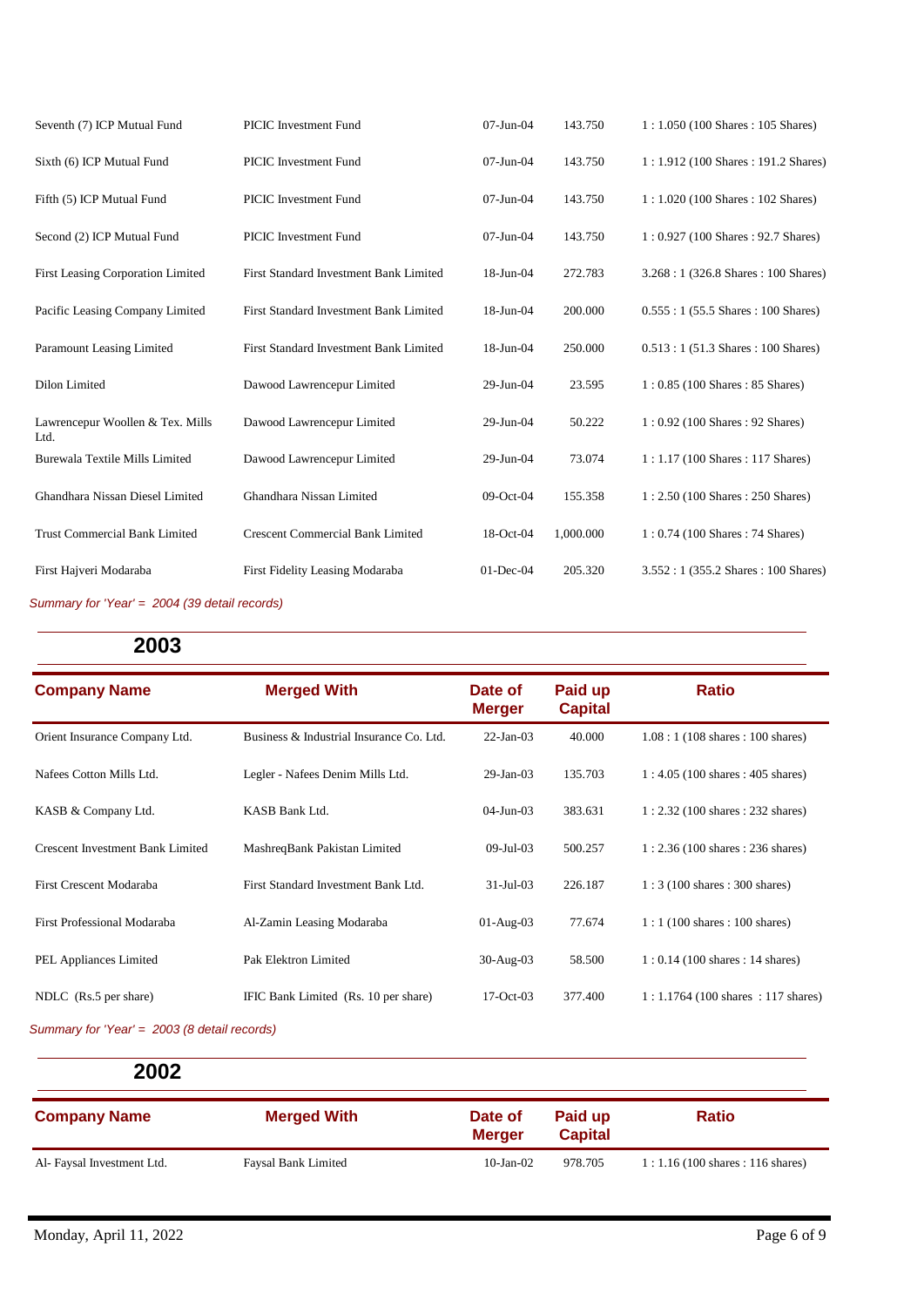| Ghandhara Leasing                             | Al-Zamin Leasing Modaraba                   | $01$ -Feb- $02$ | 82.597  | $1:1(100 \text{ shares}: 100 \text{ shares})$      |
|-----------------------------------------------|---------------------------------------------|-----------------|---------|----------------------------------------------------|
| Zainab Textile Mills Limited                  | <b>Ibrahim Fibres</b>                       | 04-Feb-02       | 202.400 | $1.28:1(128 \text{ shares}:100 \text{ shares})$    |
| <b>Ibrahim Energy Limited</b>                 | <b>Ibrahim Fibres</b>                       | 04-Feb-02       | 150.000 | $0.90:1(90 \text{ shares}:100 \text{ shares})$     |
| A. A. Textile Mills Ltd.                      | <b>Ibrahim Fibres</b>                       | 04-Feb-02       | 154.688 | $1.15:1(115 \text{ shares}: 100 \text{ shares})$   |
| Ibrahim Textile Mills Ltd.                    | <b>Ibrahim Fibres</b>                       | 04-Feb-02       | 170.000 | $1.17:1(117 \text{ shares}: 100 \text{ shares})$   |
| Atlas Lease                                   | Atlas Investment Bank Ltd                   | 15-Mar-02       | 201.341 | $1:1(100 \text{ shares}:100 \text{ shares})$       |
| Knoll Pharmaceuticals Ltd.                    | Abbott Laboratories Ltd.                    | $24-May-02$     | 230.487 | $1:1.25(100 \text{ shares}:125 \text{ shares})$    |
| <b>Security Stock Funds</b>                   | <b>BSJS Balance Funds Ltd</b>               | 18-Jun-02       | 100.000 | $1:0.9(100 \text{ shares}:90 \text{ shares})$      |
| Pakistan Industrial Leasing                   | Trust Invesment Bank Ltd                    | 22-Jul-02       | 217.894 | $1:1.70(100 \text{ shares}: 170 \text{ shares})$   |
| Second Prudential Modaraba                    | First Prudential Modaraba                   | 22-Oct-02       | 212.355 | $1:1.61(100 \text{ shares}:161 \text{ shares})$    |
| Third Prudential Modaraba                     | First Prudential Modaraba                   | 22-Oct-02       | 255.990 | $1:1.37(100 \text{ shares}:137 \text{ shares})$    |
| Smith, Kline & French                         | GlaxoWellcome Pakistan Limited              | 27-Nov-02       | 45.000  | $1:1(100 \text{ shares}:100 \text{ shares})$       |
| Ellahi Electric Company Ltd.                  | Nagina Cotton Mills Ltd (Preference Shares) | 24-Dec-02       | 360.000 | $1:1(100 \text{ shares}:100 \text{ shares})$       |
| Kohinoor Gujar Khan Mills Ltd                 | Kohinoor Textile Mills Ltd.                 | 27-Dec-02       | 95.061  | 2.289:1 (228.9 shares: 100 shares)                 |
| Kohinoor Raiwind Mills Ltd.                   | Kohinoor Textile Mills Ltd.                 | 27-Dec-02       | 140.000 | $1:4.615(100 \text{ shares}:461.5 \text{ shares})$ |
| Summary for 'Year' = 2002 (16 detail records) |                                             |                 |         |                                                    |

| <b>Company Name</b>              | <b>Merged With</b>                   | Date of<br><b>Merger</b> | Paid up<br><b>Capital</b> | <b>Ratio</b>                                              |
|----------------------------------|--------------------------------------|--------------------------|---------------------------|-----------------------------------------------------------|
| <b>Dhan Fibres</b>               | Dewan Salman Fibre                   | $10$ -Feb- $01$          | 2,967.674                 | $3:1(300 \text{ shares}:100 \text{ shares})$              |
| First Confidence Modaraba        | First Crescent Modaraba              | $23$ -Feb-01             | 60.500                    | $1: 0.93$ (100 shares : 93 shares)                        |
| Confidence Mutual Fund           | <b>BSJS Balance Fund</b>             | $07 - Jun - 01$          | 100.000                   | $1:1(100 \text{ shares}:100 \text{ shares})$              |
| First Ibrahim Modaraba           | Ibrahim Leasing                      | $20 - Jun - 01$          | 116.000                   | $1:1(100 \text{ shares}:100 \text{ shares})$              |
| Maple Leaf Electric Company Ltd. | Kohinoor Textile / Maple Leaf Cement | $01$ -Jul- $01$          | 520,000                   | $1: 0.503 \& 0.497$ (100 shares: 50.3 &<br>$49.7$ shares) |
| R.R.P Limited                    | Nimir Resins Limited                 | $21-Sep-01$              | 26.772                    | $1:1(100 \text{ shares}:100 \text{ shares})$              |
| Guardian Leasing Modaraba        | Guardian Modaraba (Providence Mod.)  | $05-Nov-01$              | 100.000                   | $1:1(100 \text{ shares}:100 \text{ shares})$              |

*Summary for 'Year' = 2001 (7 detail records)*

**2000 Company Name Merged With Date of Merger Paid up Capital Ratio**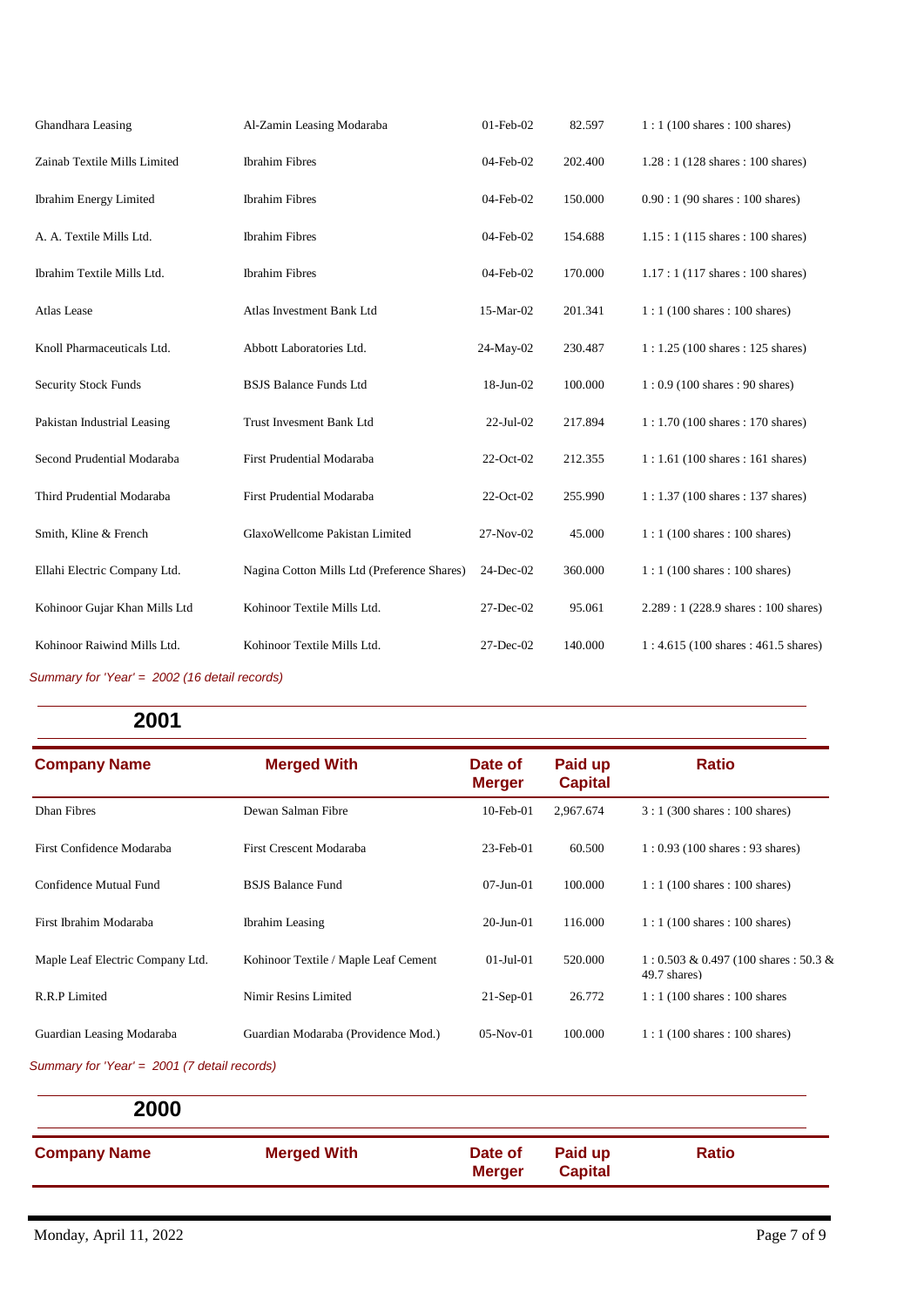*Summary for 'Year' = 2000 (1 detail record)*

**1999**

| <b>Merged With</b>      | Date of<br><b>Merger</b> | Paid up<br><b>Capital</b> | <b>Ratio</b>                                        |
|-------------------------|--------------------------|---------------------------|-----------------------------------------------------|
| Taj Textile             | 07-Jan-99                | 154.912                   | $1: 0.425$ (100 shares : 42.5 shares)               |
| Sitara Chemical         | 11-Nov-99                | 83.145                    | $1: 0.24$ (100 shares : 24 shares)                  |
| First Crescent Modaraba | 16-Dec-99                | 57.750                    | $1:0.9662(100 \text{ shares}:96.62 \text{ shares})$ |
|                         |                          |                           |                                                     |

*Summary for 'Year' = 1999 (3 detail records)*

| 1998                          |                                   |                          |                           |                                               |
|-------------------------------|-----------------------------------|--------------------------|---------------------------|-----------------------------------------------|
| <b>Company Name</b>           | <b>Merged With</b>                | Date of<br><b>Merger</b> | Paid up<br><b>Capital</b> | <b>Ratio</b>                                  |
| BRR Second Modaraba           | <b>BRR</b> International Modaraba | $01-Mar-98$              | 502.818                   | $1:1(100 \text{ shares}:100 \text{ shares})$  |
| Equity International Modaraba | <b>BRR</b> International Modaraba | $01-Mar-98$              | 502.818                   | $1:1(100 \text{ shares}: 100 \text{ shares})$ |

*Summary for 'Year' = 1998 (2 detail records)*

**1997**

| <b>Company Name</b>   | <b>Merged With</b>    | Date of<br><b>Merger</b> | Paid up<br><b>Capital</b> | <b>Ratio</b>                                         |
|-----------------------|-----------------------|--------------------------|---------------------------|------------------------------------------------------|
| United Woollen        | <b>United Carpets</b> | 06-Mar-97                | 55.804                    | $1:1(100 \text{ shares}:100 \text{ shares})$         |
| Wyeth                 | Cyanamid Pakistan     | 07-Mar-97                | 142.161                   | $1:4.25(100 \text{ shares}: 425 \text{ shares})$     |
| Premier Tobacco       | Lakson Tobacco        | 12-May-97                | 196.345                   | $1:1(100 \text{ shares}:100 \text{ shares})$         |
| <b>Brooke Bond</b>    | Lever Brothers        | 19-May-97                | 643.195                   | $4.3:1(430 \text{ shares}: 100 \text{ shares})$      |
| Nishat Tek            | Nishat Mills Limited  | $11-Nov-97$              | 847.778                   | $1.855:1(185.5 \text{ shares}: 100 \text{ shares})$  |
| <b>Nishat Fabrics</b> | Nishat Mills Limited  | $11-Nov-97$              | 847.778                   | $2.338:1(233.80 \text{ shares}: 100 \text{ shares})$ |
|                       |                       |                          |                           |                                                      |

*Summary for 'Year' = 1997 (6 detail records)*

**1996**

| <b>Company Name</b>       | <b>Merged With</b>     | Date of<br>Meraer | Paid up<br><b>Capital</b> | <b>Ratio</b>                                       |
|---------------------------|------------------------|-------------------|---------------------------|----------------------------------------------------|
| Wellcome Pakistan Limited | Glaxo Pakistan Limited | $10$ -Oct-96      | 335.501                   | $1:0.984(100 \text{ shares}: 98.4 \text{ shares})$ |

*Summary for 'Year' = 1996 (1 detail record)*